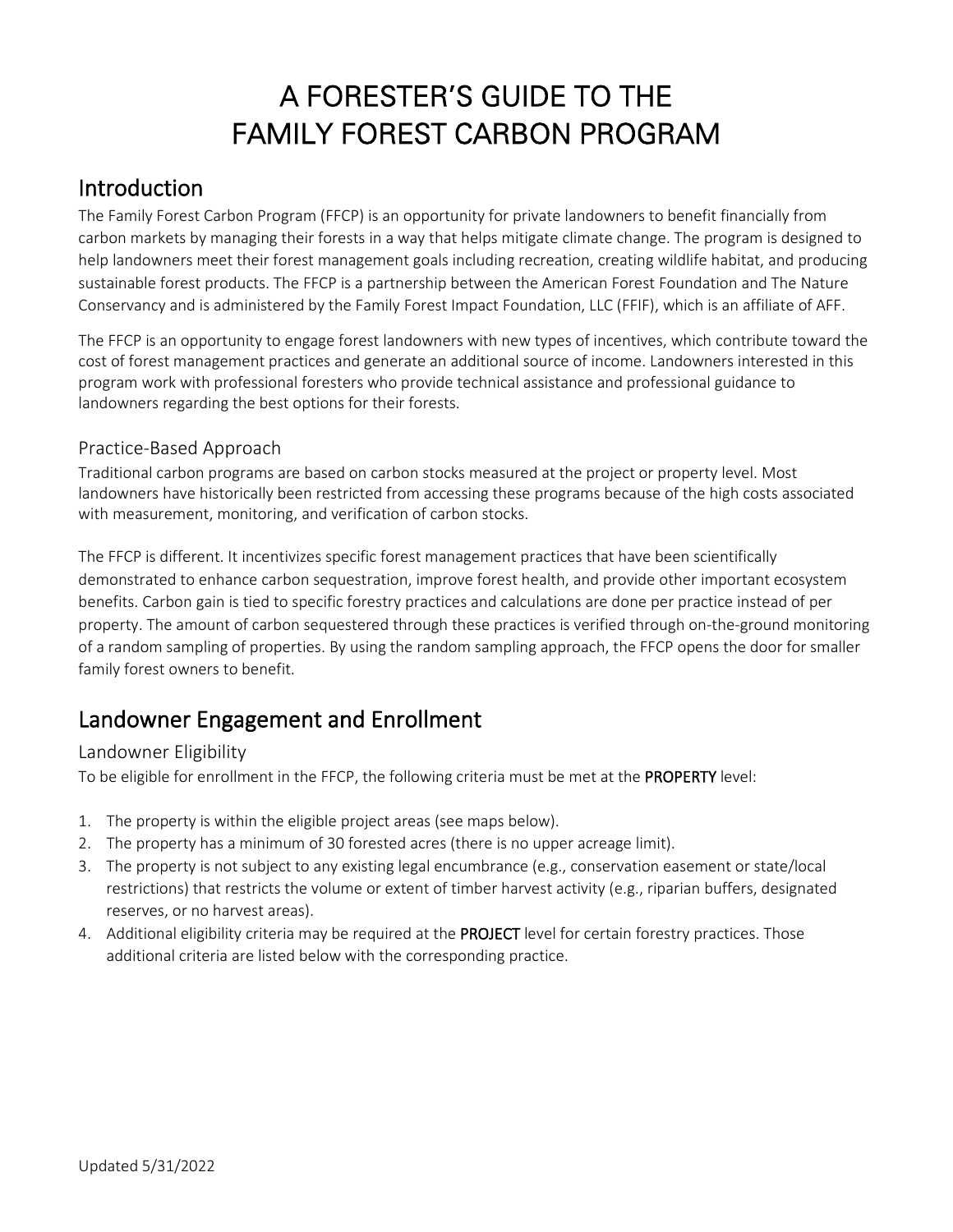

Last updated: Oct. 8, 2021, by Lynn Riley, Iriley@forestfoundation.org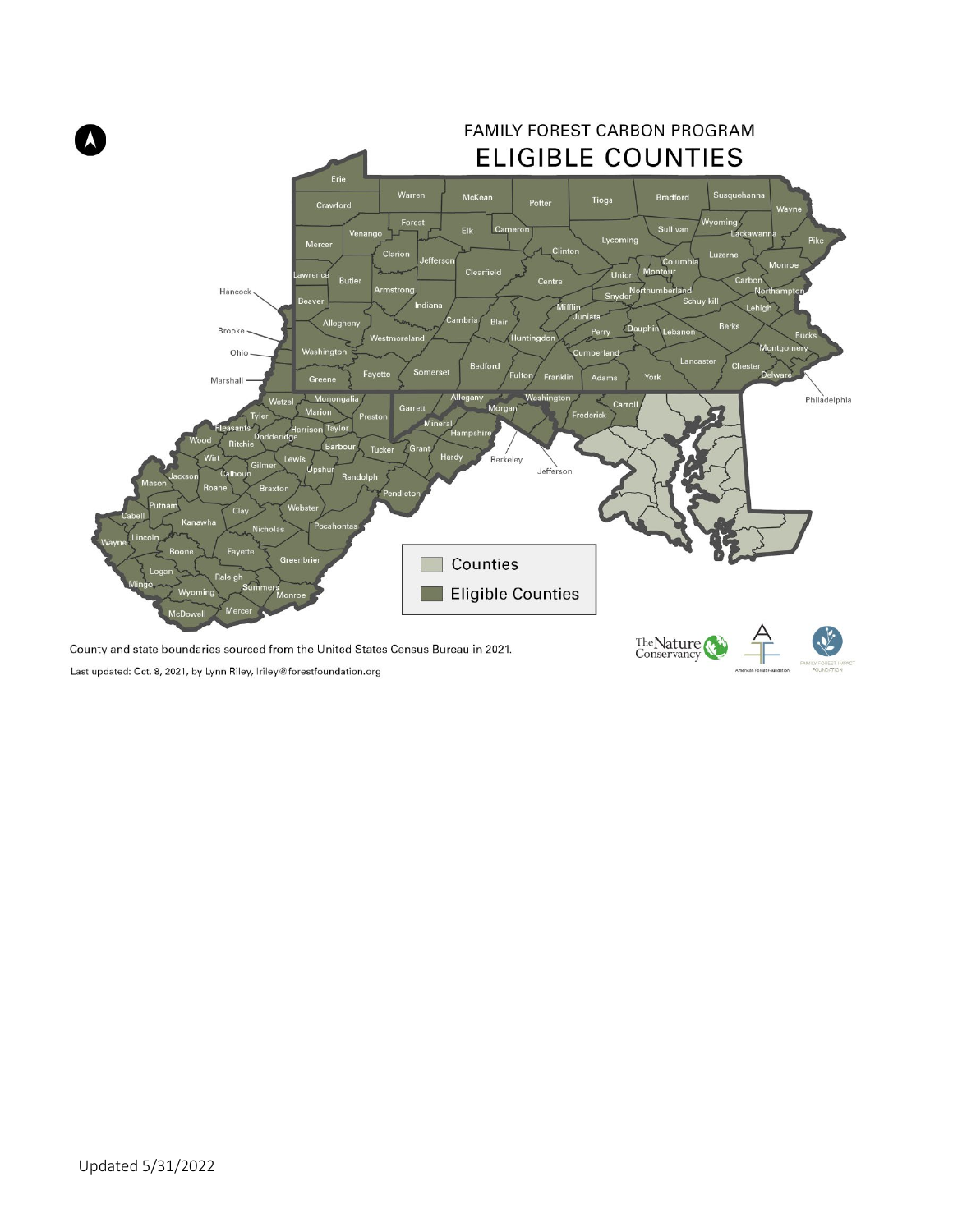#### Landowner Outreach

The FFCP has several strategies for recruiting forest landowners to the program. The program builds on existing landowner and forester networks by utilizing the American Tree Farm System, Pennsylvania Forest Stewardship Program, Woodlands Owners Associations, Consulting Foresters, and Bureau of Forestry Service Foresters. Foresters are encouraged to talk to their clients about FFCP to see if the program aligns with their management objectives.

The FFCP also utilizes new technology to recruit forest landowners who are new to forest management and conservation. WoodsCamp is a free online tool designed to help family forest owners connect with programs, services, and professionals that help them care for their land. By leveraging the best available mapping data, WoodsCamp highlights opportunities matched to the landowners' goals and the condition of their forest. It is a tool that efficiently pinpoints forest owners who might be a good fit for conservation projects in specific areas, including FFCP.

## The Role of Foresters

#### Planning A Project

Landowners interested in the FFCP will work with a forester to delineate a project area and collect basic forest stand data. Most of the time, this will require a joint site visit between the landowner and the forester to discuss the landowner's forest management goals and to identify potential project locations. The forester will need to delineate the project area and collect basic forest inventory data and provide this information to FFCP.

A property tour may not be necessary if a landowner has a forest management plan less than 10 years old with accurate stand delineations and forest inventory data that can be used to plan the project. Existing plans must have up-to-date information and reflect current conditions of the proposed FFCP project area.

#### FFCP Consulting Foresters

Natural Resource Professionals that meet the requirements of an FFCP Consulting Forester as described below are encouraged to work with landowners to plan FFCP projects. The FFCP will work with foresters to ensure that they are prepared to work with landowners and have access to the online Customer Relationship Management tool (CRM) to assist with planning.

The Consultant shall be either a "Participating Forester" or an "Approved Forester". Participating Foresters may be contacted with new client leads, should new landowner interest be greater than the onstaff forester capacity, and help to verify eligibility and plan FFCP projects for those new clients. They can also plan projects on their existing clients' land. Participating Foresters are not obligated to accept the new leads. If you would like to decline a lead, please make a note in the CRM timeline and notify the Senior Forestry Manager so we can reassign that landowner to another forester. Approved Foresters are able to plan FFCP projects on their existing clients' land but will not be sent new landowners/leads to visit.

The question of whether to be a Participating vs. Approved Forester comes down to whether you would like to receive new clients, i.e., landowners who come into the FFCP and don't yet have a forester with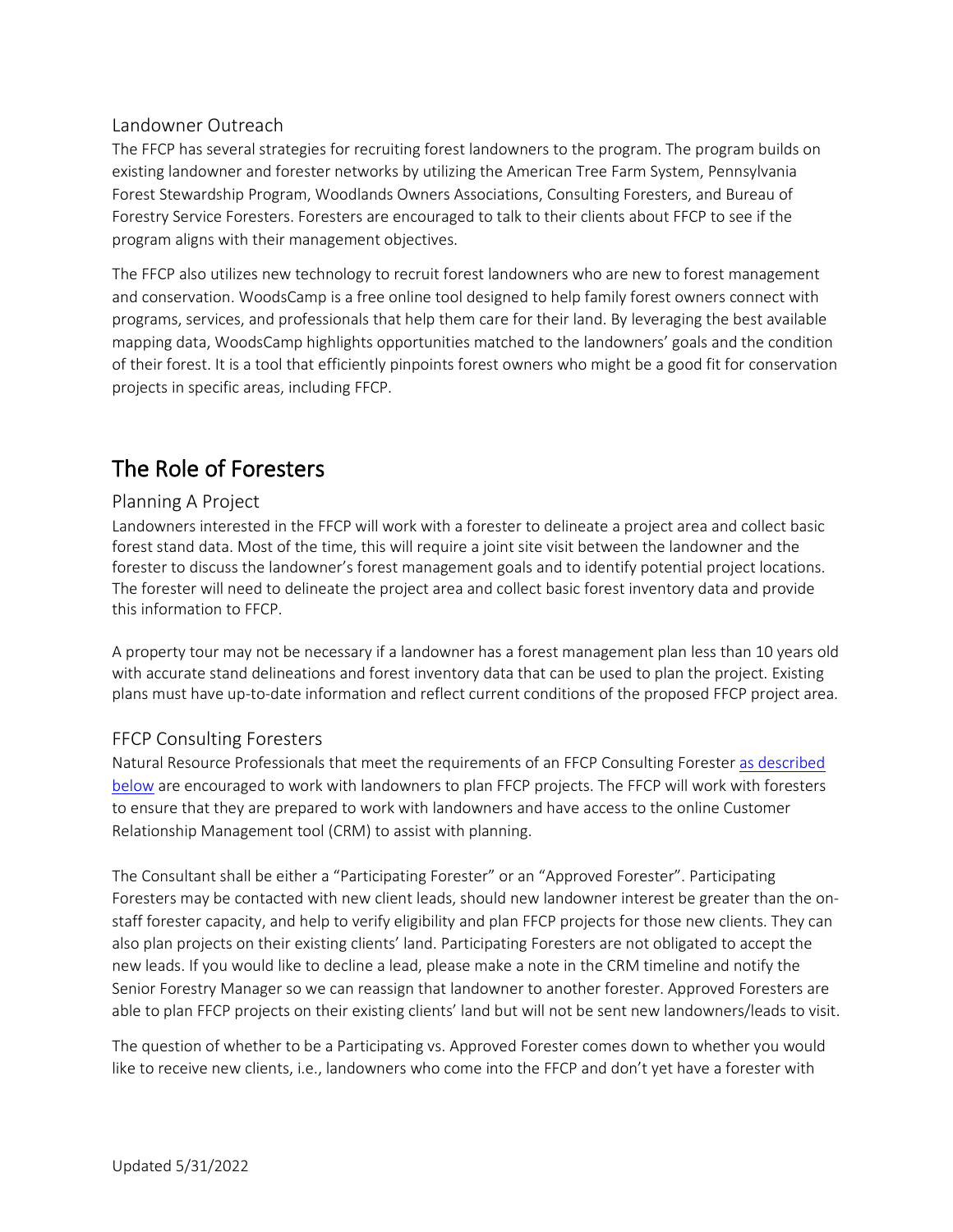whom they work. Most of the foresters we've worked with so far choose to be a Participating Forester as they want to receive new client leads that are interested in the FFCP.

The FFCP expects foresters who are working with landowners to carry out FFCP practices to promptly share information with FFCP staff in accordance with the "Consulting Agreement for FFCP Foresters" and the "Requirements and Standards for FFCP-Approved Consulting Foresters" section below. The FFCP will maintain a list of approved foresters for landowners to contact for project implementation. Once foresters have planned at least two projects, they will be added to that list if desired.

#### Forester – Landowner Working Relationship

The FFIF will have staff outreach foresters *and* contracted consulting foresters to provide no-cost visits and project planning services for landowners who do not have a prior relationship with a forester. In the cases in which landowners come in through FFCP marketing channels but do have a prior relationship with a forester, we will encourage that landowner to continue working with their existing forester if the forester is FFCP-Approved. Payment rates are outlined in the table below.

Family Forest Impact Foundation, LLC (FFIF), will occasionally provide opportunities for Consultants to take on new landowner clients who are interested in enrolling in the FFCP. FFIF will pay Consultant for completing each of these visits and submitting FFCP Project Planning Data, as outlined in the "FFCP Practices" section below. The Consultant will submit an invoice for services provided to the FFIF according to the payment table below to the Senior Forestry Manager on a monthly basis.

The fees outlined below are based on Project Area acreage and are meant to include all costs associated with completing the project planning visit and completing the project planning forms, including all time, materials, mileage, and travel. Consultant shall not charge the landowner for any work related to FFCP Project Planning.

| Project area<br>acre range | Payment to forester for<br>completing a visit and<br>submitting practice<br>planning form and<br>mapping | Payment to forester for<br>preparing/updating a<br>simple Forest<br>Management Plan (using<br>AFF template) | Payment to LO<br>to defray cost of<br>complex, NRCS-<br>ready plan and<br>update |
|----------------------------|----------------------------------------------------------------------------------------------------------|-------------------------------------------------------------------------------------------------------------|----------------------------------------------------------------------------------|
| 30-99                      | \$500                                                                                                    | \$600                                                                                                       | \$600                                                                            |
| 100-199                    | \$600                                                                                                    | \$700                                                                                                       | \$700                                                                            |
| 200-299                    | \$900                                                                                                    | \$800                                                                                                       | \$800                                                                            |
| 300-499                    | \$1100                                                                                                   | \$900                                                                                                       | \$900                                                                            |
| 500-999                    | \$1400                                                                                                   | \$1000                                                                                                      | \$1000                                                                           |
| 1000-1499                  | \$1600                                                                                                   | \$1100                                                                                                      | \$1100                                                                           |
| 1500-1999                  | \$1900                                                                                                   | \$1200                                                                                                      | \$1200                                                                           |
| 2000-2400                  | \$2100                                                                                                   | \$1300                                                                                                      | \$1300                                                                           |

#### Forester/Landowner (LO) Payment Table

In addition, all landowners are encouraged to work with a consulting forester to fulfill the recommendations in their forest management plan. Doing so will likely include practices in addition to those contracted through FFCP. Foresters and landowners linked together through FFCP may continue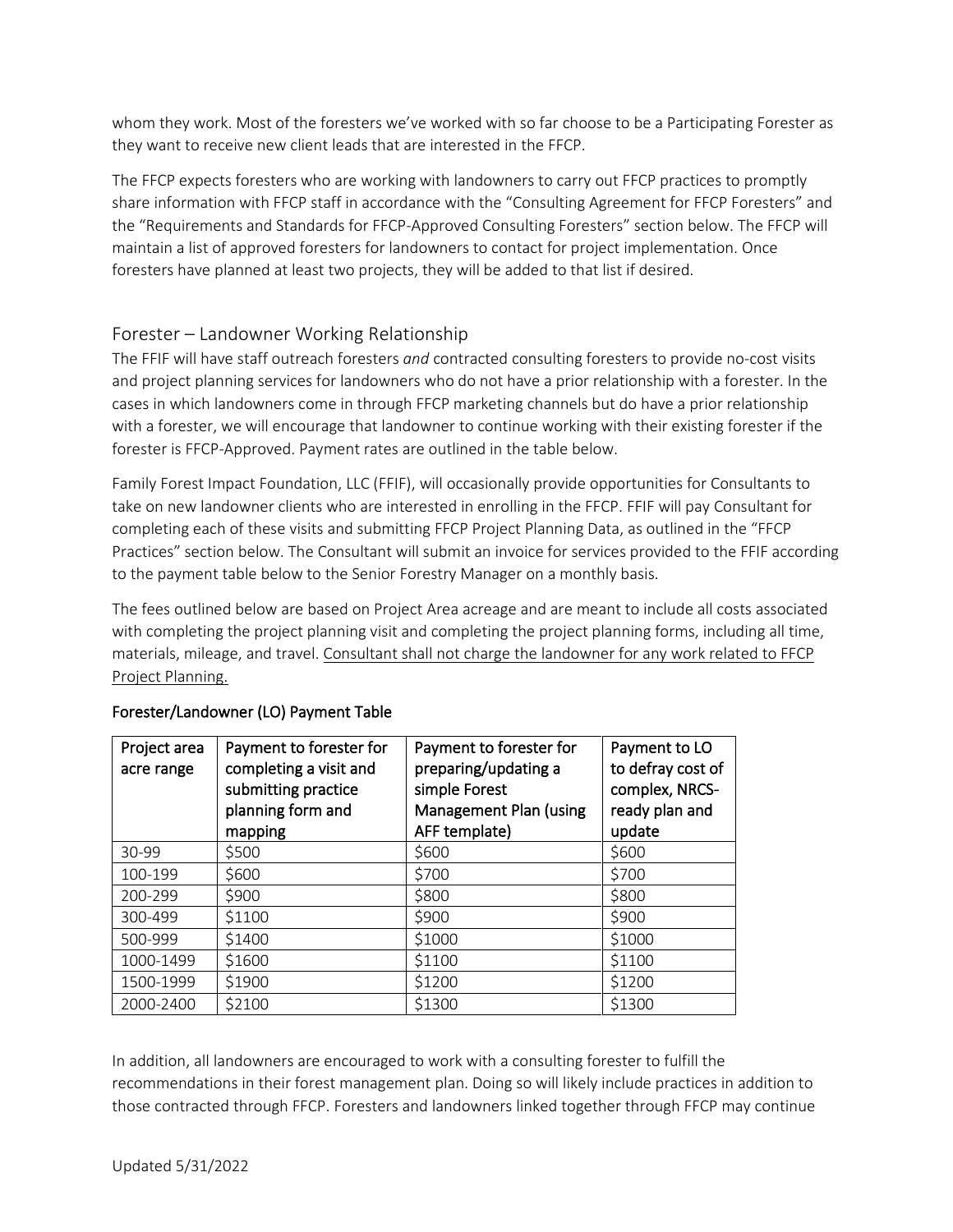working together on additional projects that fit within the allowances of the practice, such as sustainable timber sales, if both parties wish to do so.

### FFCP Practices

The FFCP is based on forest management practices that have been scientifically demonstrated to enhance carbon sequestration and improve forest health. The forester and landowner should work together to determine which practices are appropriate for different forest stands based on the landowner's management goals and forest conditions. The FFCP practices for the Appalachian region include "Growing Mature Forests" (GMF) and "Enhancing the Future Forest" (EFF). EFF is currently under revision and not available to landowners at this time.

### Growing Mature Forests (GMF)

This practice is intended to avoid unsustainable timber harvesting in sawtimber-sized forest stands. To be eligible for this practice, the project area must average at least 2,000 board feet per acre. The payment to the landowner will be based on the estimated timber volume in the project area.

In this practice, a landowner agrees to a 20-year commitment of increasing post-harvest forest stocking and quality. GMF is ideal for forested stands where no regeneration harvests are planned.

Ineligibility: Plantations are ineligible for this practice. Areas on any property for which coniferous species comprise at least 50% of the basal area and are greater than 25 acres in size are also ineligible. Please exclude these stands from the project area.

Plantation Definition: A plantation is any contiguous area, at least 5 acres in size, where 50% of the basal area is made up of planted trees.

Guidance for Enrolling/Excluding Plantations: If the naturally regenerated trees account for >50% of the total basal area and the board feet per acre of that natural regeneration is >2,000 bd ft/acre then the stand is GMF eligible.

A Conifer stand is defined as: A contiguous area at least 25 ac in size, where at least 50% of the basal area is made up of conifer species.

Project Planning: Foresters planning a Growing Mature Forests practice will need to complete a basic forest inventory to assess forest stand condition and estimate the average timber volume per acre. The inventory should be conducted using variable-radius plots (i.e., prism or angle-gauge plots). Tree species, DBH, and merchantable height will be recorded for each "in" tree. More information on these criteria are included in the attached Inventory and Planning Guide.

The locations of plots should be well distributed, unbiased, and located within conditions representative of the forest stand. The forester will record the GPS coordinates of each plot and provide the plot coordinates to FFCP staff. A minimum of 7 plots is required for all projects. On projects greater than 50 acres, additional plots are required for every 50 acres of proposed project size (e.g., minimum of 11 plots for a 250-acre project). Foresters are encouraged to install more plots if higher accuracy is desired by the forester and/or landowner, if the project area covers multiple forest stands, or if the forest condition is highly variable.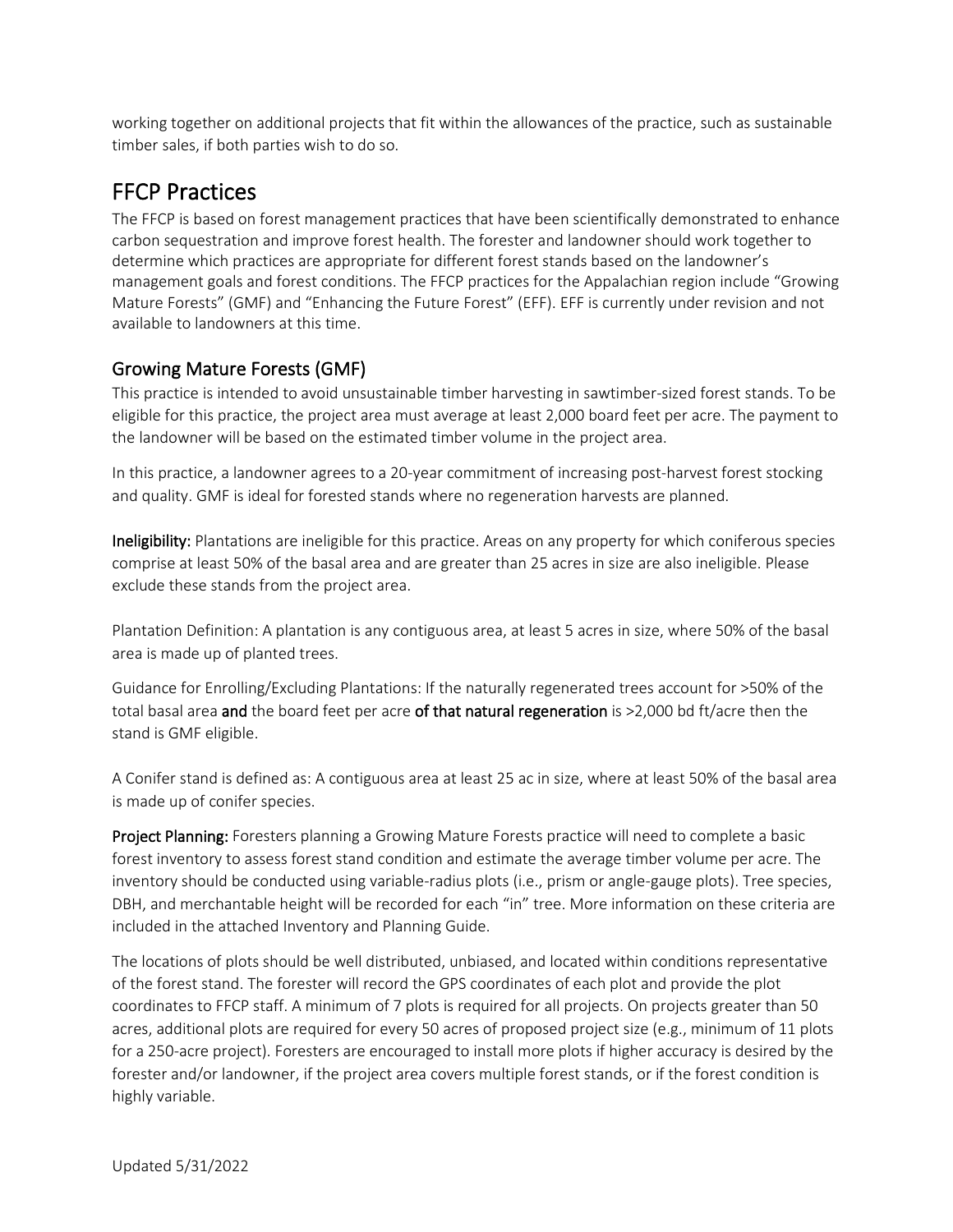Foresters will calculate the estimated timber volume for the project in International ¼" using appropriate log rules for the project area and provide the estimates to FFCP along with an Excel file or similar spreadsheet of the raw inventory data. Existing inventory data will suffice if the inventory reflects current forest conditions, planned project acreage, and minimum sampling intensity.

#### Forest Management Plans

The landowner must have an up-to-date (no more than 10 years old) forest management plan (FMP) for their entire property throughout the length of the Growing Mature Forest practice contract. Within 1 year after their agreement is signed, landowners enrolling in the "Growing Mature Forests" practice must submit to FFCP a property-wide forest management plan that is less than 10 years old or regularly updated. The landowner must update their plan by the expiration date or in year 10 of the contract, whichever comes first. The landowner has two options to complete this plan:

Option 1: A FFCP Staff Forester or FFCP-Approved and Contracted Consulting Forester will work with the landowner to create a basic forest management plan free of charge for the landowner. For the basic plan, contracted foresters will utilize the FFCP Plan Template and tailor the plan to the landowner's goals and interests. The contracted forester will receive payment directly from FFCP according to the "Forester/Landowner Payment Table" above. They will not receive additional funding from landowners for writing this type of plan, unless the landowner opts for a more detailed plan (see option 2). The plan will be updated by an FFCP Staff Forester or FFCP-Approved and Contracted Consulting Forester in year 10. Consulting foresters will receive payment for the update directly from FFCP in year 10 according to the "Forester/Landowner Payment Table" above.

Option 2: If the landowner would like a more detailed plan, e.g., to apply for NRCS funding, we will refer them to consulting foresters. In these cases, the landowners and foresters will be responsible for negotiating the total cost of the FMP, to which FFCP will contribute a set amount to defray costs depending on the project acreage. The landowner will be paid according to the "Forester/Landowner Payment Table" above. The plan must incorporate adaptive management (described below) and must be approved by a third party or the FFCP. The landowner must submit both the plan and the proof of thirdparty approval/oversight to FFCP in these cases. Examples meeting this third-party approval/oversight criterion include, but are not limited to:

- (a) Forest Stewardship Plan (approved by state forestry agency)
- (b) NRCS CAP 106 Forest Management Plan
- (c) Membership in the American Tree Farm System (ATFS)
- (d) Certification under the Forest Stewardship Council (FSC)
- (e) Certification under the Sustainable Forestry Initiative (SFI)

The landowner must get an update when their plan expires or in year 10 of the contract, whichever comes first. The landowners and foresters will be responsible for negotiating the total cost of the FMP update, to which FFCP will contribute a set amount to defray costs depending on the project acreage. The landowner will be paid for the update according to the "Forester/Landowner Payment Table" above.

Adaptive Management: Describe current and likely future threats to forest health the landowner should be aware of. For current threats, discuss what level of risk these threats pose and what mitigation options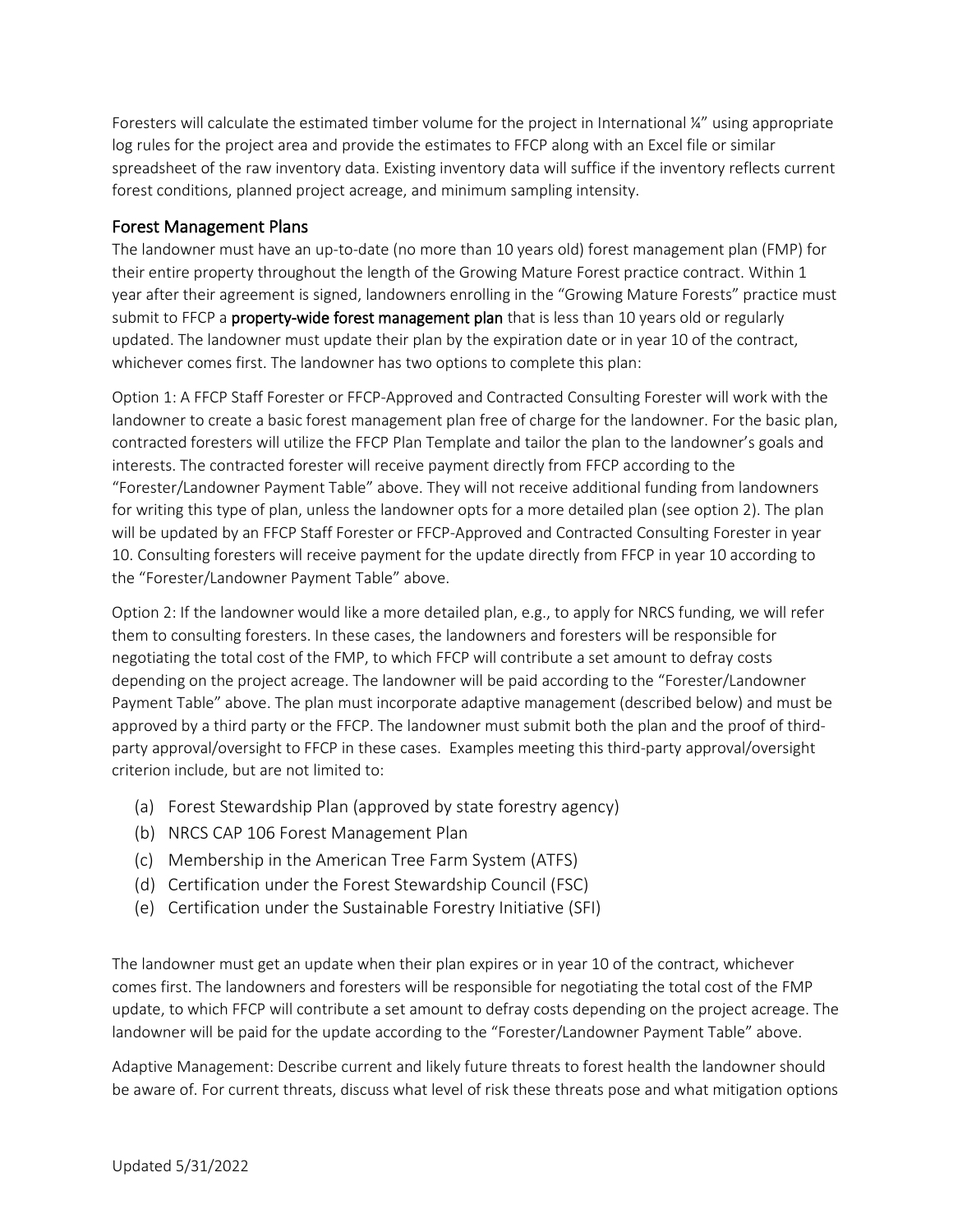are available. For likely future threats, discuss what the landowner / land manager should look for when monitoring the property and who the landowner should contact if a threat is discovered (ex. DCNR Service Forester, Consulting Forester, Penn State Extension).

Forest management plans should be adaptive; the plan can be updated to include monitoring progress and results, lessons learned, and revised management recommendations as needed. The plan will be updated in 10 years, but more frequent, informal updates are encouraged so that the most current information is incorporated into decision making.

#### Timber Harvests

Commercial timber harvests and non-commercial tree cutting are allowed through the Growing Mature Forests practice but must meet the following criteria to ensure that the cutting is sustainable and meets program goals:

- i. The Landowner shall not conduct or allow any dead wood or live tree removal that results in: (a) a reduction of more than 25% of the Basal Area per acre in any **Harvest Area** (in an individual Harvest or cumulatively over time) compared to the Basal Area per acre set forth in the Initial Timber Assessment; or (b) a reduction of more than 10% in the aggregate (in an individual harvest or cumulatively over time) of the Quadratic Mean Diameter of the Harvest Area as set forth in the Initial Timber Assessment
- ii. No high grading (i.e., thinning from above) will be conducted during the Agreement Term. High grading is defined here as a reduction in quadratic mean diameter of more than 10% (TEN) from the pre-harvest condition as determined by the most recent forest inventory, and over the Agreement Term as determined by the initial forest inventory completed before the first commercial or otherwise substantial harvest.
- iii. No commercial removal of dead wood from the project area except for where dead wood creates a threat to human safety and health. Landowner may remove dead wood or live trees from the Project Area for personal use (i.e., not for barter, sale or trade) in amounts up to 5 cords in total during a 12-month period, limited in the case of live trees to those of less than 12" in diameter.
- iv. No commercial tree removals within 50 feet of intermittent and perennial streams with defined banks, spring seeps, lakes, ponds, and vernal pools.

These specifications may be waived in salvage situations if a waiver is received from FFIF.

Salvage harvests may be allowed if tree mortality occurs as a result of extreme weather events, forest fire, or forest pest or pathogen outbreak. Salvage harvests do **not** need to meet the above specifications; however, a waiver is required prior to harvest and the salvage may trigger a termination (with no penalty to the landowner) of the contract, even if a waiver is received.

### Enhancing the Future Forest (EFF) - The EFF practice is currently under revision and not available to landowners at this time.

Competing vegetation is a major hinderance to forest regeneration in the Appalachian region. The "Enhancing the Future Forest" practice provides landowners with financial incentives to control competing vegetation less than 5" DBH on forest stands being regenerated. Both native and non-native competing vegetation hinders the growth of young trees, reducing the diversity and carbon sequestration potential of the future forest. Eligible project areas are those that have at least 30% coverage of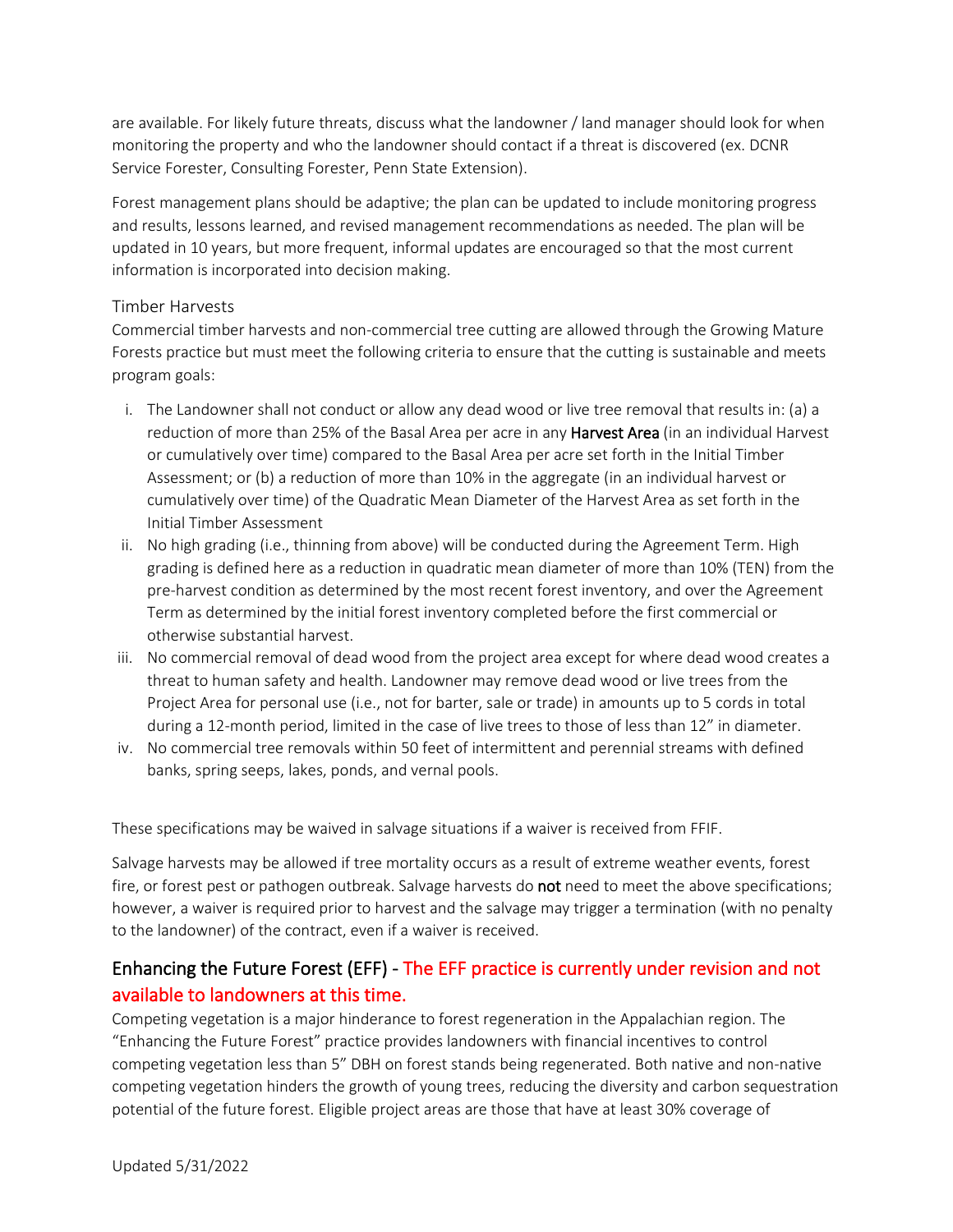competing vegetation **and** where the landowner has conducted a regeneration harvest (i.e., overstory removal, shelterwood, group selection) in the past 10 years or intends to conduct a regeneration harvest within the next 10 years. Competing vegetation includes: all non-native invasive plants, hay-scented fern, New York Fern, bracken fern, striped maple, American beech, mountain laurel, and grapevine. The program restricts timber harvests on areas within 50 feet of surface water, so the project area shall not be within 50 feet of intermittent and perennial streams with defined banks, spring seeps, lakes, ponds, and vernal pools.

Data on the extent of the competing vegetation must be collected prior to contracting this practice. Foresters will record visual estimates of the percent coverage (in 5% increments) and height (for woody species only) of the competing vegetation within a 26-foot radius plot.

The locations of plots should be well distributed, unbiased, and located within representative conditions for the forest stand. The forester will record the GPS coordinates of each plot and provide the plot coordinates to FFCP staff. A minimum of 7 plots is required for all projects. On projects greater than 50 acres, additional plots are required for every 50 acres of proposed project size (e.g., minimum of 11 plots for a 250-acre project). Foresters are encouraged to install more plots if higher accuracy is desired by the forester and/or landowner, the project area covers multiple forest stands, or the forest condition is highly variable. The forester will provide FFCP with an Excel file or similar spreadsheet with the percent coverage and height of the competing vegetation in each of the plots.

Competing vegetation can be in either the forest understory or midstory and be controlled with scientifically proven chemical or mechanical means. For native woody species, only stems less than 5 inches DBH are to be controlled through this practice. Broadcast (i.e. mist-blower) applications of herbicide are only allowed where desirable regeneration is non-existent or protected by utilizing either a selective herbicide or application method.

The control measures must kill at least 85% of the competing vegetation for the practice to be considered successful. The landowner has 4 years after contract signing to achieve this. Specifically, the initial treatment must occur within 2 years of signing the contract, followed by an additional 2 years to verify the effectiveness of the treatment or to re-treat if necessary.

All state and local regulations must be followed. If herbicides are used, a chemical use log must be provided to FFCP that lists the date, spray mix components, volume of spray applied, and acreage treated. Mechanical control methods must be conducted in a manner that prevents the re-sprouting of competing vegetation.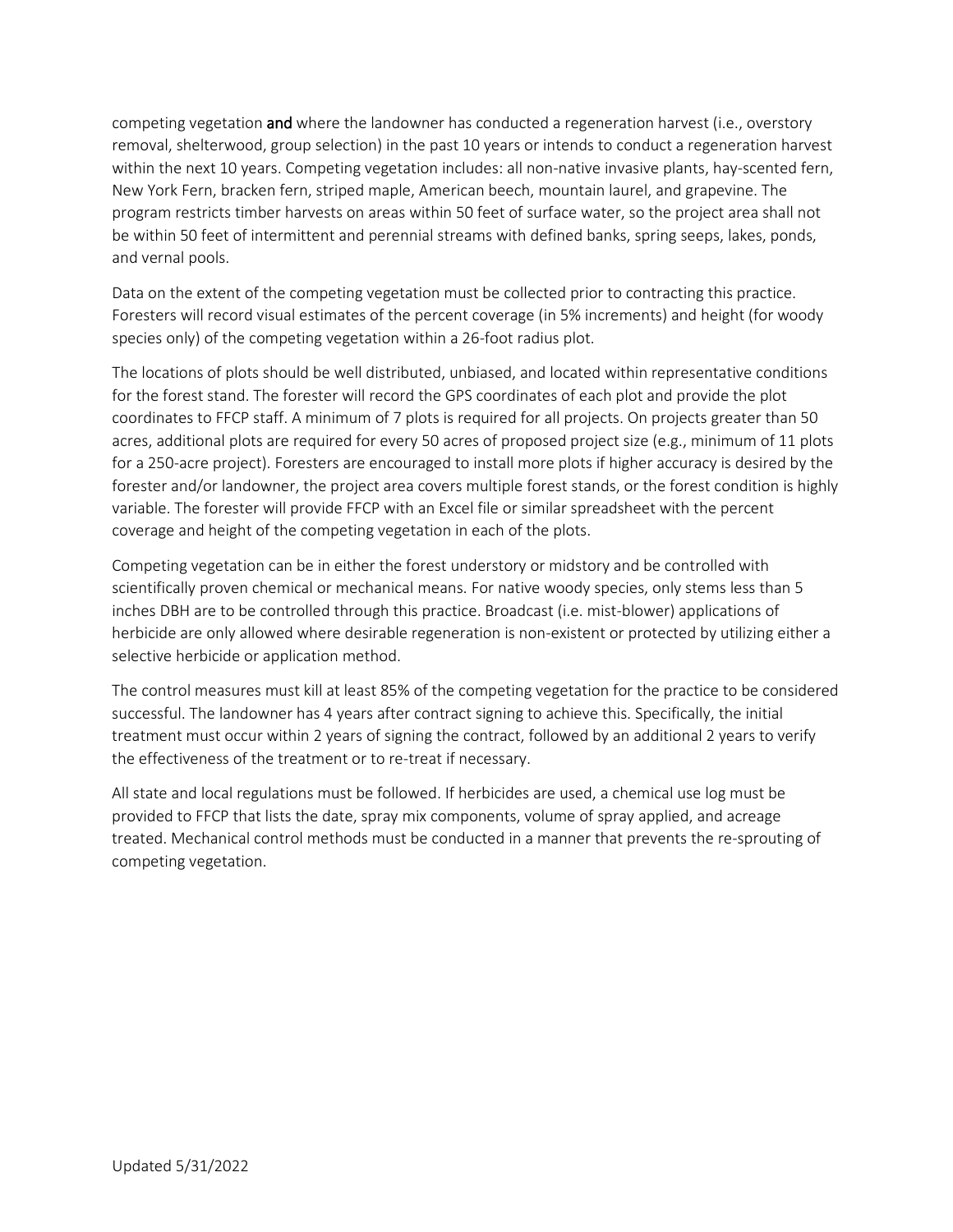# FAMILY FOREST CARBON PROGRAM FOREST INVENTORY AND PLANNING GUIDE

Foresters and other natural resource professionals should utilize this guide to plan forestry practices through the Family Forest Carbon Program (FFCP). The steps included in the project include forest stand delineation, project area selection, data collection, and data summarizing and reporting.

Ownership complexities: Please review the ownership structure before/during your visits with landowners and project planning. Our contracts are based on the data from deeds registered with the county that dictate the legal owner of the land. The named owner on the deed is who the contract will be constructed for, even if it is an LLC or org that is solely owned by an individual landowner. After the contract is signed, we file it with the county to transfer the LOs carbon rights over to us, so we need the ownership to match. If it doesn't match, the county bounces it back to us, which slows down the enrollment process.

Thus, if one parcel is under the landowner's name, and another parcel is under an LLC owned by the landowner – a separate project/contract is required for each parcel. The same is true if, for example, one parcel is owned by one brother and the other parcels are owned by the other brother. So, in summary, if there is a complex ownership structure, you must collect the appropriate amount of data and plan the projects (submit planning forms) separately even though they are theoretically the same owner. We sympathize and share in how cumbersome this is but appreciate the extra work on the front end, so we don't have to go back and recollect data to fix it.

If you know of or have discovered that there's a land survey that is more accurate than the county parcel data, please send that to us if you can get a copy. At a minimum, please let us know about it when submitting the data so we can ask the landowner for it.

## Stand Delineation

The forester will need to delineate the project area and provide this information to FFCP staff in the form of delineation on the CRM map (preferred), a shapefile, series of GPS points, or delineation on an accurate map. The practice area should align with forest stands identified in a property's forest management plan as appropriate.

# Data Collection

Additional data must be collected for the stands for which an FFCP practice is prescribed. The data required depends on the practice. The forester will record the GPS coordinates of each plot and provide the plot coordinates to FFCP staff.

Growing Mature Forests (GMF): Variable radius plots at the minimum sampling intensity listed below. Record species, DBH, and merchantable height for each tree. Only live trees 6 inches DBH or greater shall be included in the inventory. Tree species should be recorded with any common name, FIA code, Plants symbol, Mnemonic, or local code that is compatible with the USFS SILVAH program. Diameter can be recorded in either 1" or 2" classes. Merchantable heights can be recorded in feet or in 16-foot logs, including half logs (e.g., 1.5 logs = 24 feet).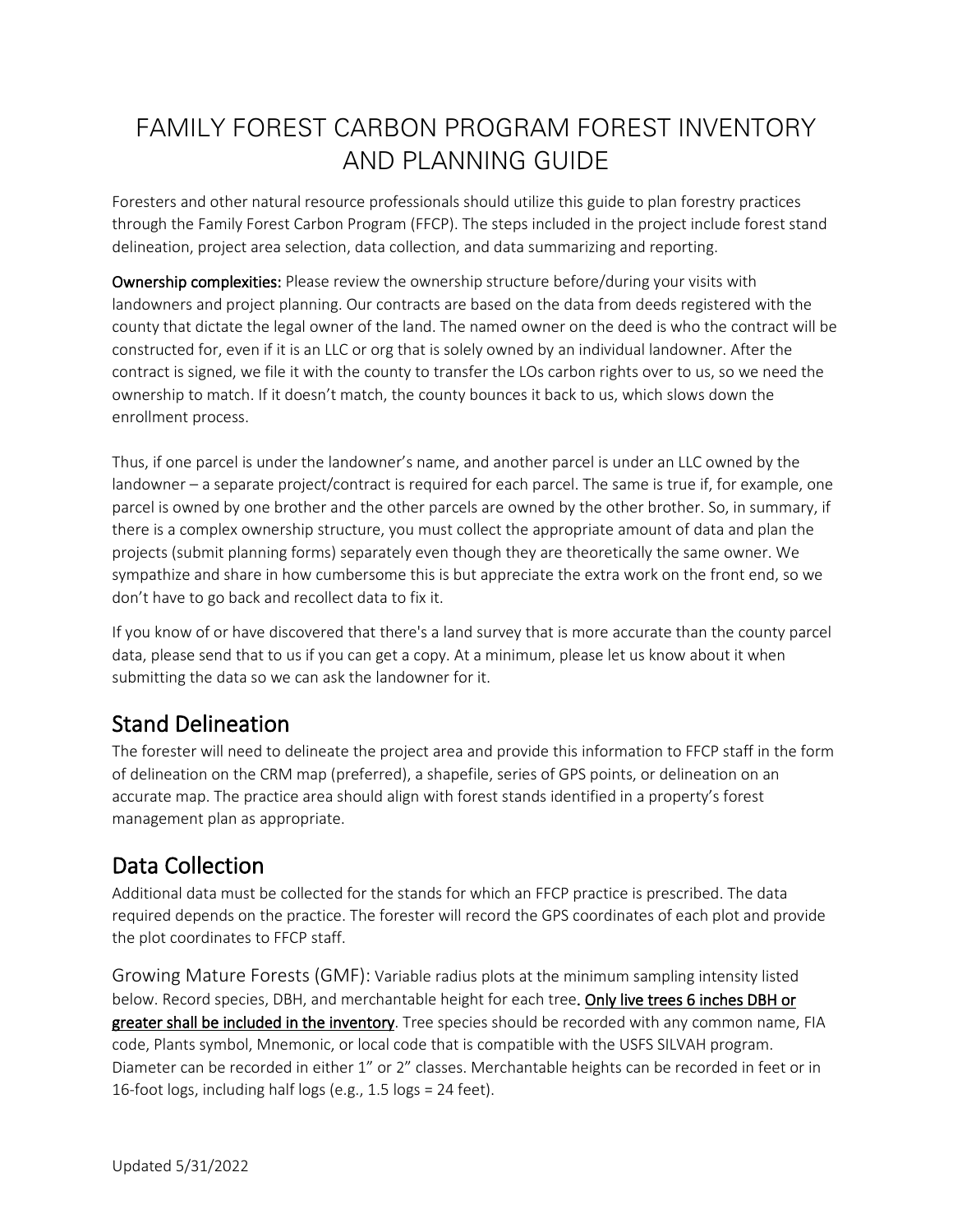Enhancing the Future Forest (EFF): Visual estimate of competing vegetation coverage (in 5% increments) and height within a 26-foot radius plot. Competing vegetation includes all non-native plants, hay-scented fern, New York Fern, bracken fern, striped maple, American Beech, mountain laurel, and grapevine. For woody species, only stems less than 5" DBH shall be counted. List all invasive plants noted within the project area. The minimum sampling intensity is listed below.

### Minimum Required Sampling Intensity

A minimum of 7 plots is required for all projects. On projects greater than 50 acres, one additional plot is required for every 50 acres of proposed project size (e.g., minimum of 8 plots for 65 acres, 11 plots for a 250-acre project, etc.). Foresters are encouraged to install more plots if higher accuracy is desired by the forester and/or landowner, the project area covers multiple forest stands, or the forest condition is highly variable.

| Project Size | Minimum # of |  |
|--------------|--------------|--|
| (Acres)      | Plots        |  |
| 50           |              |  |
| 100          | 8            |  |
| 150          | q            |  |
| 250          | 11           |  |
| 500          | 16           |  |

### Planning Forms

Planning forms are available in Excel-based spreadsheets for both EFF and GMF practices. Planners should fill out these forms using the data collected during the forest inventory and upload them to the online CRM (preferred) or submit them to [tcameron@forestfoundation.org.](mailto:tcameron@forestfoundation.org) In addition to the planning form, please utilize the CRM Mapping Tool to delineate the project area. If that is not possible, we require submission of spatial data of the project area (shapefile (.SHP), .KML file, .GeoJSON, .JSON file, or .gpx files (both waypoints and tracks)). We also require copies of the raw forest inventory data.

The online CRM is a tool for foresters to track and upload landowner and project planning information. It also contains helpful tools such as a mapping tool that enables foresters to delineate project areas and download shapefiles. Once a forester signs up as an FFCP-Approved Forester, AFF will provide a log-in and information on how to use the CRM.

## Requirements and Standards for FFCP-Approved Consulting Foresters

#### There are two different ways that consulting foresters may be involved in the FFCP:

- FFCP-Contracted Foresters: Foresters to whom the FFCP may send new, previously unengaged landowners (client leads) for visits and project planning and to whom AFF will provide set payments for these visits.
	- o Client leads are not guaranteed and can fluctuate in frequency depending on program demand and FFCP staff forester capacity
- FFCP-Approved Foresters: Foresters who may plan FFCP projects on existing clients' woodlands. They may be sent new landowners in special cases in which landowner interest exceeds our inhouse capacity to complete those visits, with no obligation to accept the new leads.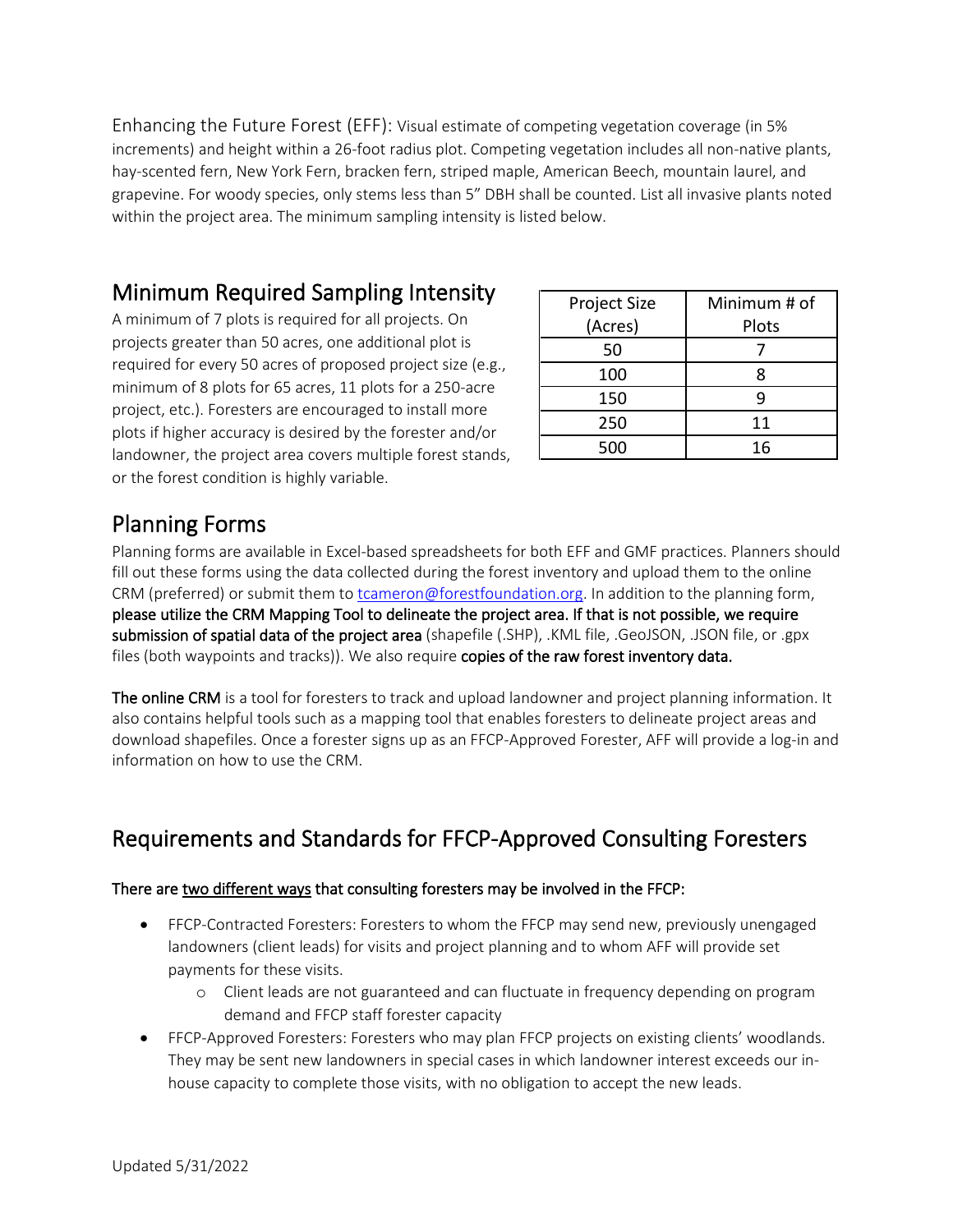#### **I.** Program Requirements:

- 1. Consultants must comply with all state forestry laws, including being licensed in the state(s) in which they are practicing, if applicable.
- 2. Consultant must meet one or more of the following requirements:
	- i. ATFS Tree Farm Inspector
	- ii. Association of Consulting Foresters Member
	- iii. Society of American Foresters Membership
	- iv. Certified Technical Service Provider (TSP)
	- v. Forest Stewards Guild Professional Member
	- vi. Hold a Bachelor's and/or post-graduate degree in wildlife biology, natural resource management, ecology, or forestry, with 2 years of work experience in forest ecosystems
- 3. Consultant must provide a list of counties and/or towns they are interested and committed to service. Project partners will provide landowner leads to a forester based on these stated preferences. Consultant must keep the Senior Forestry Manager (FFCP) informed about their capacity for visits. Counties of service and capacity can be edited in the consultants CRM profile.
- 4. Consultant will accept or decline landowner leads within 1 week of receiving a lead from the project coordinator. If accepted, the consultant must contact and schedule a visit within 2 weeks of receiving a lead, update the CRM timeline to note when the visit is scheduled for, and conduct a field visit within 30 days. If the consultant does not respond to the project coordinator within 1 week, the lead will be given to another forester.
- 5. Consultants must agree to work cooperatively with our project partners (i.e., the Family Forest Impact Foundation, American Forest Foundation, The Nature Conservancy, and Audubon Pennsylvania, among others).
- 6. Consultants must participate in a training before they are accepted into the program as an FFCP-Approved Forester. Trainings will include information on FFCP practices, management recommendations for wildlife habitat, and project planning and reporting requirements.
- 7. Consultants must commit to following the [Society for American Foresters' Code of Ethics.](https://www.eforester.org/CodeofEthics.aspx)
- 8. The forester will update the landowner status within 1 week of completing a visit, including what the results of the visit are (project planning completed, landowner no longer interested, or additional visits needed to complete project planning). They must submit any completed project planning documents with 2 weeks of the completed visit. Specifics regarding this reporting requirement will be covered in a brief training session, mentioned above.
- 9. In the case that the visit was put on hold or canceled, consultants must update the CRM timeline and notify the Senior Forestry Manager within 1 week along with the reason why.
- 10. Consultant must agree to sign a written contract articulating these requirements and other project roles and responsibilities. Failure to follow contract terms will result in dismissal as an FFCP-approved consultant.

#### **II.** Project Standards:

1. Landowners requesting a forester visit will be assigned a consultant on a rotating basis. Landowner assignments will be rotated through the cooperating consultant list, while